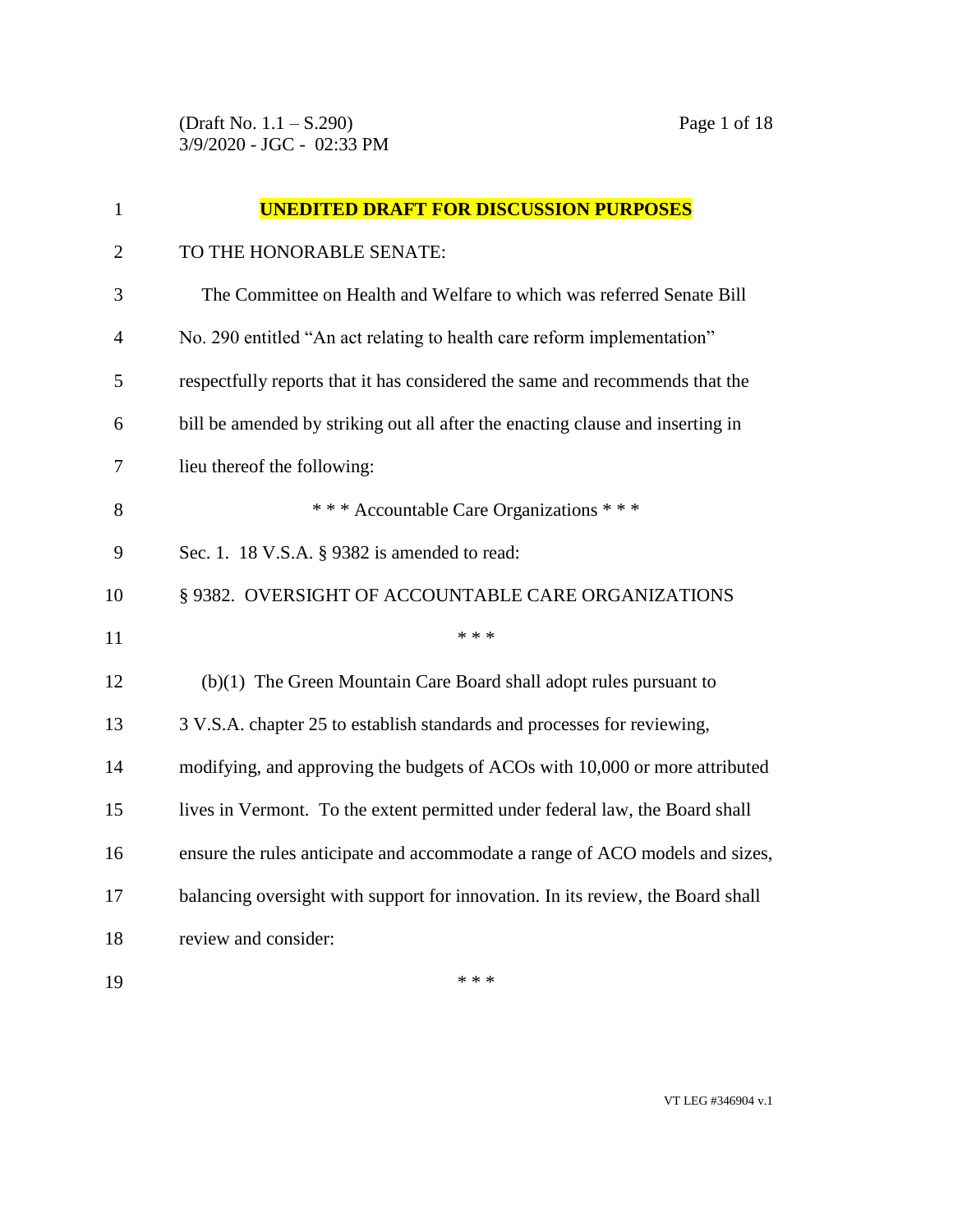(Draft No. 1.1 – S.290) Page 2 of 18 3/9/2020 - JGC - 02:33 PM

| $\mathbf{1}$ | (M) information on the ACO's administrative costs, as defined by the              |
|--------------|-----------------------------------------------------------------------------------|
| 2            | Board, including the annual salaries and benefits by position for all of the      |
| 3            | ACO's management-level employees;                                                 |
| 4            | (N) the effect, if any, of Medicaid reimbursement rates on the rates              |
| 5            | for other payers;                                                                 |
| 6            | (O) the extent to which the ACO makes its costs transparent and easy              |
| 7            | to understand so that patients are aware of the costs of the health care services |
| 8            | they receive; and                                                                 |
| 9            | (P) the extent to which the ACO provides resources to primary care                |
| 10           | practices to ensure that care coordination and community services, such as        |
| 11           | mental health and substance use disorder counseling that are provided by          |
| 12           | community health teams, are available to patients without imposing                |
| 13           | unreasonable burdens on primary care providers or on ACO member                   |
| 14           | organizations;                                                                    |
| 15           | (Q) the ACO's efforts to education providers on best practices and                |
| 16           | protocols for patient management; and                                             |
| 17           | (R) the ACO's outreach efforts to educate providers and the public                |
| 18           | about the ACO's mission, its initiatives, and its impacts to date on population   |
| 19           | health.                                                                           |
| 20           | * * *                                                                             |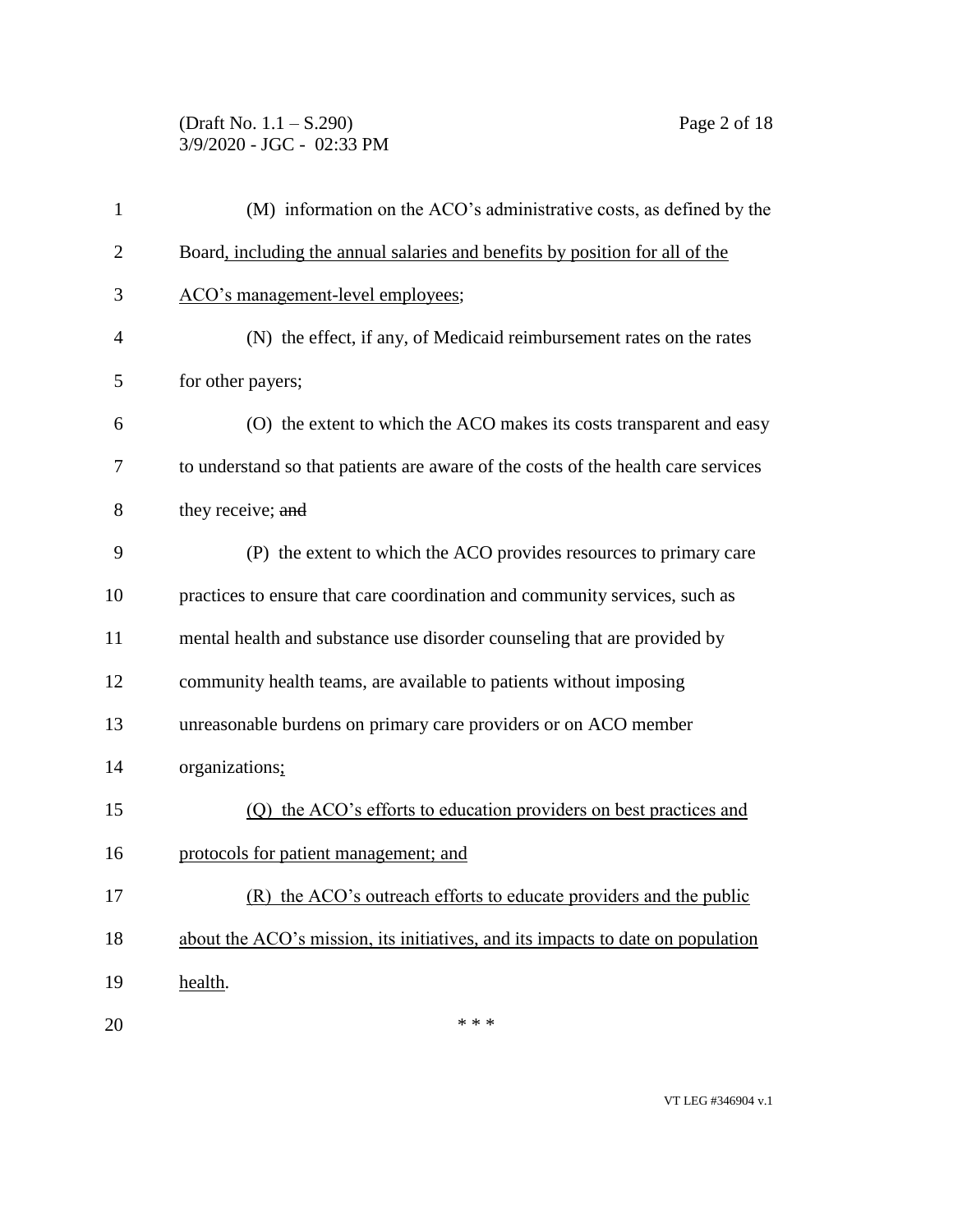(Draft No. 1.1 – S.290) Page 3 of 18 3/9/2020 - JGC - 02:33 PM

| 1              | Sec. 2. AGENCY OF HUMAN SERVICES; ACCOUNTABLE CARE                               |
|----------------|----------------------------------------------------------------------------------|
| $\overline{2}$ | ORGANIZATIONS; PUBLIC AND POPULATION HEALTH                                      |
| 3              | In its contracts with a certified accountable care organization (ACO), the       |
| $\overline{4}$ | Department of Vermont Health Access shall require the ACO to consult with        |
| 5              | the Agency of Human Services and its departments regarding public health and     |
| 6              | population health issues and to coordinate its services and initiatives in these |
| 7              | areas with Agency and departmental programming.                                  |
| 8              | Sec. 3. REGULATION OF ACCOUNTABLE CARE                                           |
| 9              | ORGANIZATIONS; ALL-PAYER ACO MODEL FUTURE                                        |
| 10             | PLANNING; REPORT                                                                 |
| 11             | (a) The Joint Fiscal Office shall contract with a qualified, independent,        |
| 12             | external organization to recommend to the General Assembly the most              |
| 13             | appropriate manner in which to regulate accountable care organizations           |
| 14             | (ACOs) and to recommend modifications for future iterations of the All-Payer     |
| 15             | ACO Model.                                                                       |
| 16             | (b) On or before January 15, 2021, the Joint Fiscal Office shall provide to      |
| 17             | the House Committees on Health Care and on Appropriations and the Senate         |
| 18             | Committees on Health and Welfare, on Finance, and on Appropriations the          |
| 19             | external organization's report, which shall include recommendations              |
| 20             | regarding:                                                                       |
| 21             | (1) a model for regulation of ACOs that is feasible for Vermont;                 |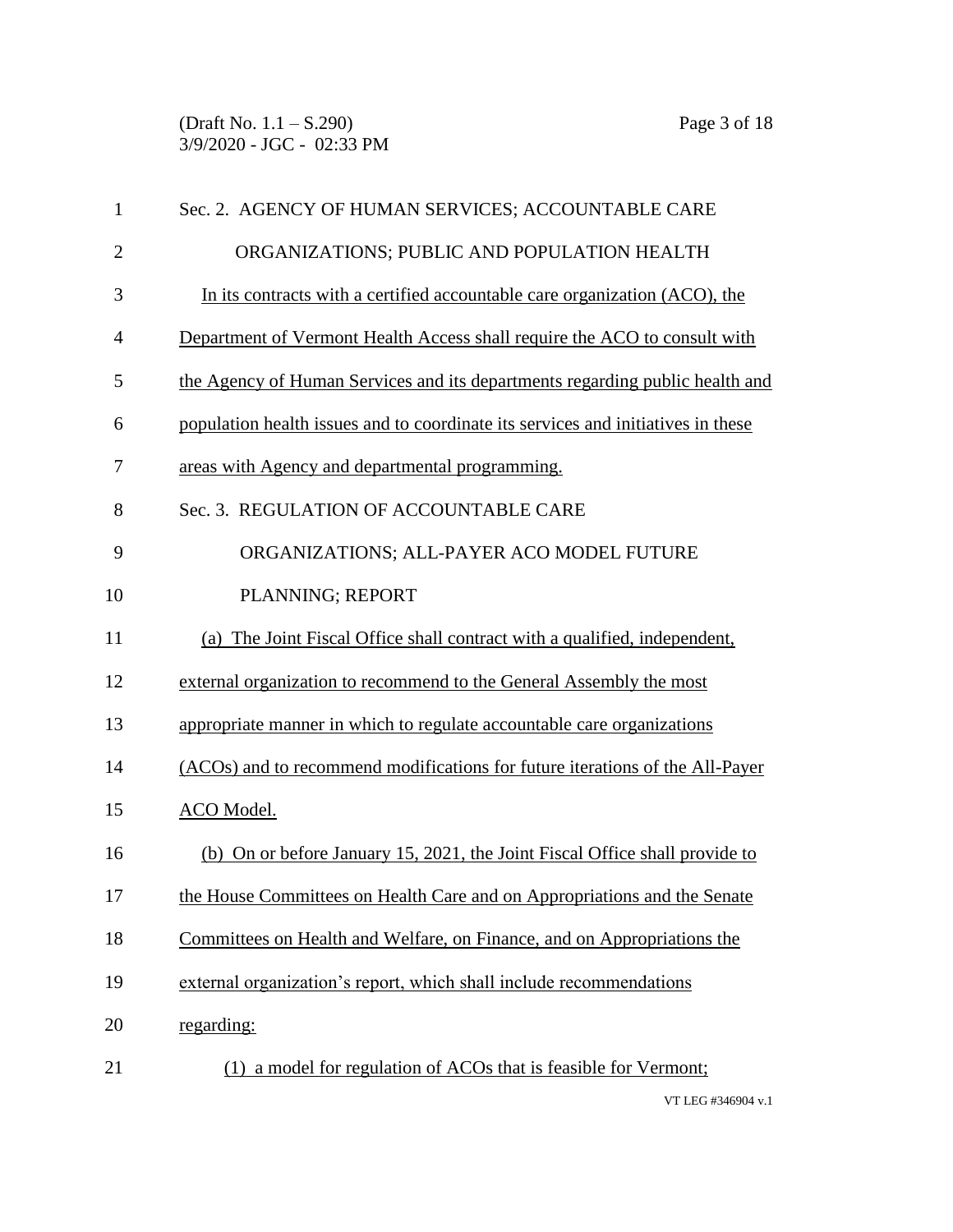(Draft No. 1.1 – S.290) Page 4 of 18 3/9/2020 - JGC - 02:33 PM

| 1              | (2) methods for increasing an ACO's transparency and accountability,          |
|----------------|-------------------------------------------------------------------------------|
| $\overline{2}$ | including whether to require an ACO to establish a policy linking the         |
| 3              | compensation for management-level employees to the ACO's financial and        |
| 4              | quality outcomes;                                                             |
| 5              | (3) ways to ensure that an ACO fosters collaboration among its                |
| 6              | participating providers, including hospitals and community providers, and has |
| 7              | established appropriate mechanisms for evaluating the extent to which these   |
| 8              | providers collaborate effectively;                                            |
| 9              | (4) ways to encourage the ACO to engage in ongoing and multiyear              |
| 10             | relationships with its participating providers and to promote the development |
| 11             | of sustainable programs and initiatives;                                      |
| 12             | (5) whether and to what extent provider solvency should be considered         |
| 13             | in the distribution plan for shared savings realized by an ACO;               |
| 14             | (6) whether ACO budgets should be set on a multi-year basis;                  |
| 15             | more to come                                                                  |
| 16             |                                                                               |
| 17             | *** Hospitals ***                                                             |
| 18             | Sec. 4. HIGH-COST HEALTH CARE SERVICES; HOSPITALS; REPORT                     |
| 19             | (a) As part of their budget submissions for hospital fiscal year 2021, each   |
| 20             | hospital shall report to the Green Mountain Care Board the services that the  |
| 21             | provide at the highest cost.                                                  |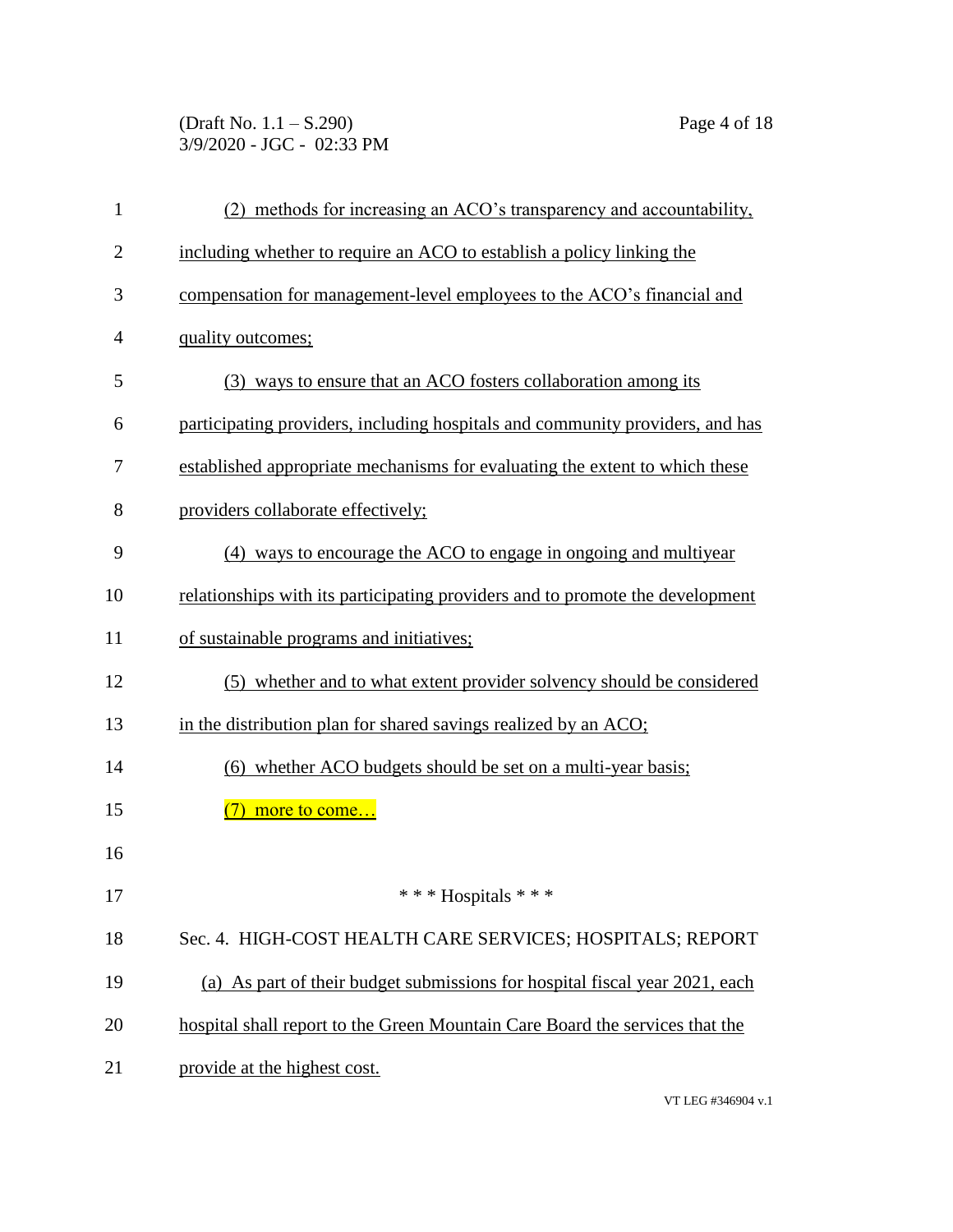(Draft No. 1.1 – S.290) Page 5 of 18 3/9/2020 - JGC - 02:33 PM

| $\mathbf{1}$   | (b) On or before December 1, 2020, the Green Mountain Care Board shall             |
|----------------|------------------------------------------------------------------------------------|
| $\overline{2}$ | compile the information provided to it pursuant to subsection (a) of this section  |
| 3              | and provide a comprehensive summary to the House Committee on Health               |
| 4              | Care and the Senate Committee on Health and Welfare.                               |
| 5              | Sec. 5. 18 V.S.A. $\S$ 9453(a) is amended to read:                                 |
| 6              | (a) The Board shall:                                                               |
| 7              | (1) adopt uniform formats that hospitals shall use to report financial,            |
| 8              | reimbursement, scope-of-services, and utilization data and information;            |
| 9              | * * *                                                                              |
| 10             | Sec. 6. 18 V.S.A. § 9454 is amended to read:                                       |
| 11             | § 9454. HOSPITALS; DUTIES                                                          |
| 12             | (a) Hospitals shall file the following information at the time and place and       |
| 13             | in the manner established by the Board:                                            |
| 14             | (1) a budget for the forthcoming fiscal year;                                      |
| 15             | (2) financial information, including costs of operation, revenues, assets,         |
| 16             | liabilities, fund balances, other income, rates, charges, units of services, and   |
| 17             | wage and salary data;                                                              |
| 18             | (3) scope-of-service and volume-of-service information, including                  |
| 19             | inpatient services, outpatient services, and ancillary services by type of service |
| 20             | provided;                                                                          |
| 21             | (4) utilization information;                                                       |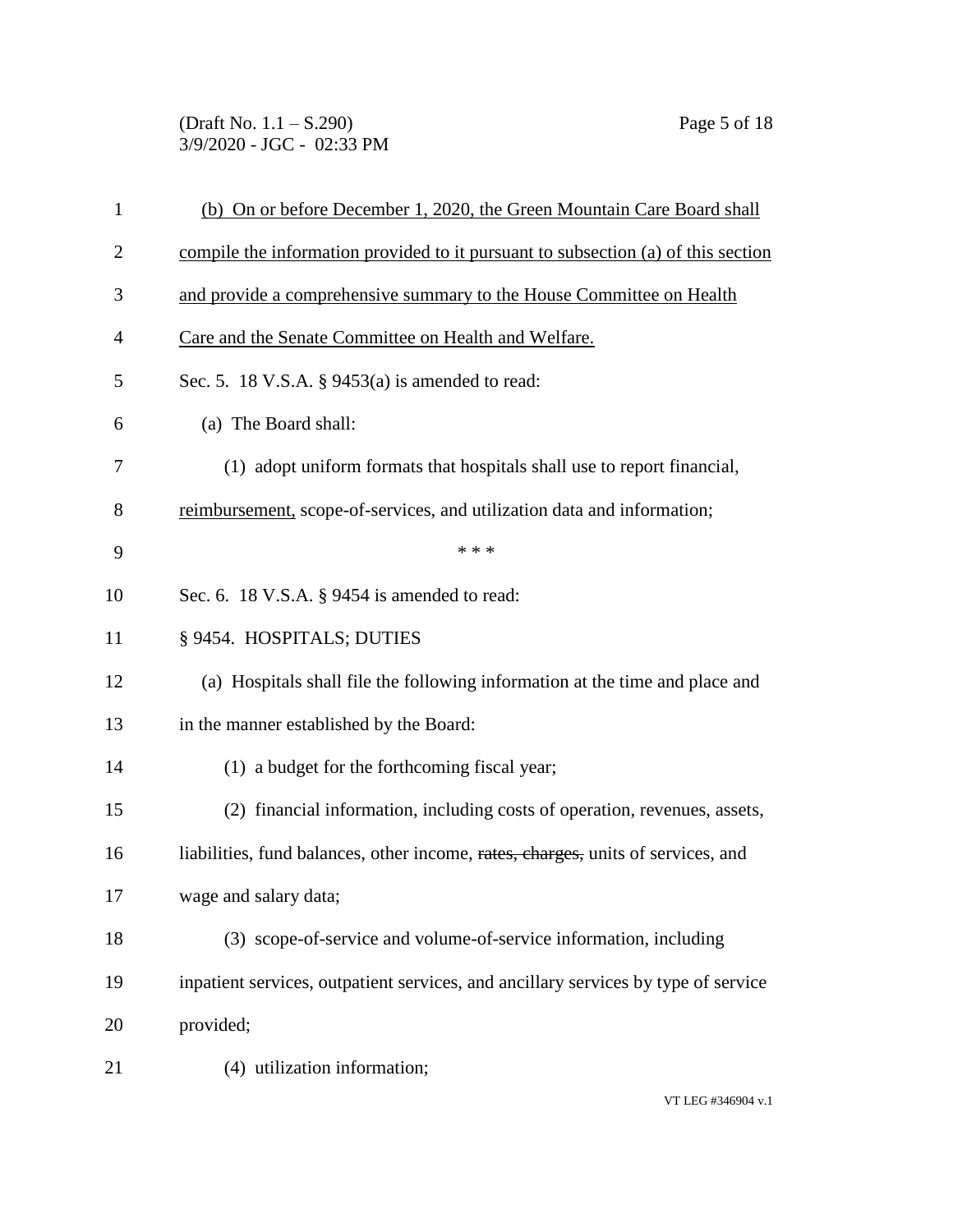| $\mathbf{1}$   | (5) new hospital services and programs proposed for the forthcoming            |
|----------------|--------------------------------------------------------------------------------|
| $\overline{2}$ | fiscal year;                                                                   |
| 3              | (6) known depreciation schedules on existing buildings, a four-year            |
| $\overline{4}$ | capital expenditure projection, and a one-year capital expenditure plan; and   |
| 5              | (7) reimbursement information, including commercial rates, charges, fee        |
| 6              | schedules, reimbursement methodologies, proposed reimbursement increases       |
| 7              | or decreases, and rates as a percentage of Medicare or another benchmark       |
| 8              | determined by the Board; and                                                   |
| 9              | (8) such other information as the Board may require.                           |
| 10             | (b) Hospitals shall adopt a fiscal year which that shall begin on October 1.   |
| 11             | Sec. 7. 18 V.S.A. § 9457 is amended to read:                                   |
| 12             | § 9457. INFORMATION AVAILABLE TO THE PUBLIC                                    |
| 13             | $(a)(1)$ All information required to be filed under this subchapter shall be   |
| 14             | made available to the public upon request, provided that in accordance with 1  |
| 15             | V.S.A. chapter 5, subchapter 3 (Public Records Act), except that the following |
| 16             | information shall be exempt from public inspection and copying under the       |
| 17             | Public Records Act and shall be kept confidential:                             |
| 18             | (A) information that directly or indirectly identifies individual              |
| 19             | patients or health care practitioners shall not be directly or indirectly      |
| 20             | identifiable;                                                                  |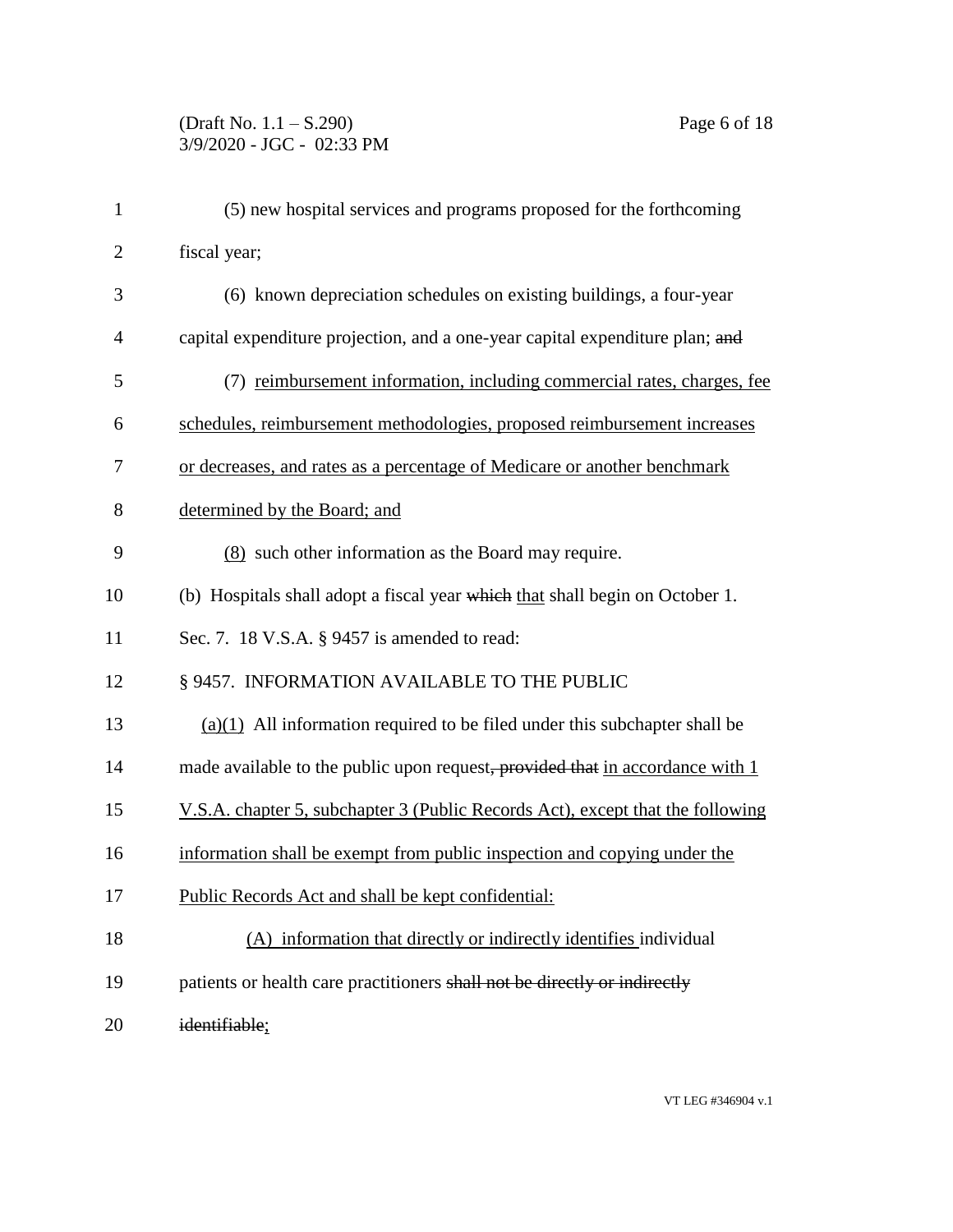(Draft No. 1.1 – S.290) Page 7 of 18 3/9/2020 - JGC - 02:33 PM

| $\mathbf{1}$   | (B) reimbursement information submitted by a hospital pursuant to               |
|----------------|---------------------------------------------------------------------------------|
| $\overline{2}$ | section 9454 of this subchapter, except that the Board may disclose or release  |
| 3              | information publicly in summary or aggregate form if doing so would not         |
| $\overline{4}$ | disclose trade secrets, as defined in 1 V.S.A. $\S 317(c)(9)$ ; and             |
| 5              | (C) financial information the Board collects to address financial               |
| 6              | solvency issues.                                                                |
| 7              | (2) Notwithstanding 1 V.S.A. § 317(e), the Public Records Act                   |
| 8              | exemptions created in this subsection shall continue in effect and shall not be |
| 9              | repealed through operation of 1 V.S.A. § 317(e).                                |
| 10             | (b) Notwithstanding 1 V.S.A. chapter 5, subchapter 2 (Vermont Open              |
| 11             | Meeting Law) or any provision of this subchapter to the contrary, the Board     |
| 12             | may examine and discuss confidential information outside a public hearing or    |
| 13             | meeting.                                                                        |
| 14             | *** Green Mountain Care Board ***                                               |
| 15             | Sec. 8. 18 V.S.A. § 9374 is amended to read:                                    |
| 16             | § 9374. BOARD MEMBERSHIP; AUTHORITY                                             |
| 17             | $(a)(1)$ On July 1, 2011, the Green Mountain Care Board is created and shall    |
| 18             | consist of a chair and four members. The Chair and all of the members shall     |
| 19             | be State employees and shall be exempt from the State classified system. The    |
| 20             | Chair shall receive compensation equal to that of a Superior judge, and the     |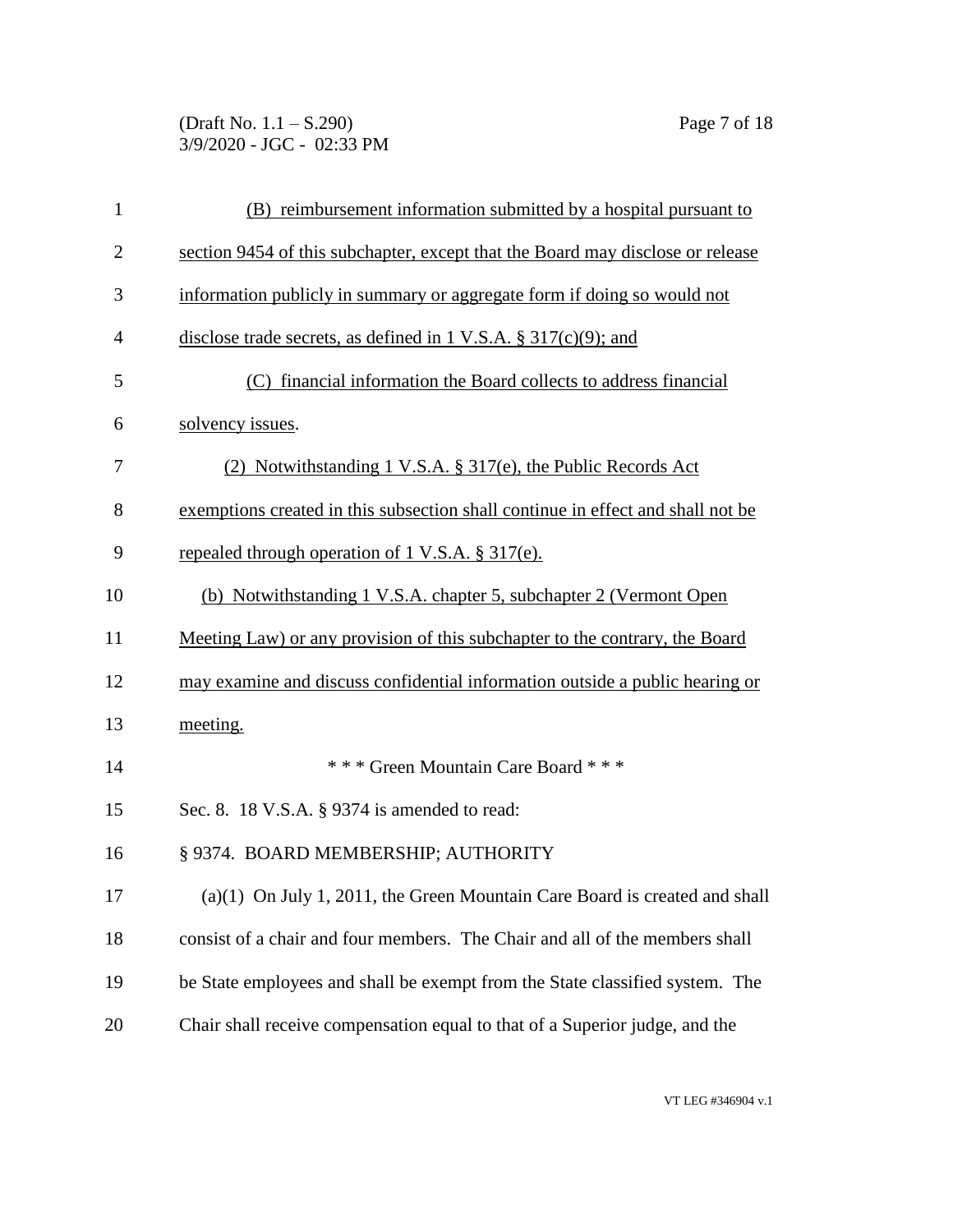| $\mathbf{1}$   | compensation for the remaining members shall be two-thirds of the amount           |
|----------------|------------------------------------------------------------------------------------|
| $\overline{2}$ | received by the Chair.                                                             |
| 3              | (2) The Chair and the members of the Board shall be nominated by the               |
| $\overline{4}$ | Green Mountain Care Board Nominating Committee established in                      |
| 5              | subchapter 2 of this chapter using the qualifications described in section 9392    |
| 6              | of this chapter and shall be otherwise appointed and confirmed in the manner       |
| 7              | of a Superior judge. The Governor shall not appoint a nominee who was              |
| $8\,$          | denied confirmation by the Senate within the past six years. At least one          |
| 9              | member of the Board shall be an individual licensed to practice medicine under     |
| 10             | 26 V.S.A. chapter 23 or 33, an individual licensed as a naturopathic physician     |
| 11             | pursuant to 26 V.S.A. chapter 81, an individual licensed as a physician            |
| 12             | assistant under 26 V.S.A. chapter 31, or an individual licensed as a registered    |
| 13             | nurse or an advanced practice registered nurse under 26 V.S.A. chapter 28.         |
| 14             | * * *                                                                              |
| 15             | $(c)(1)$ No Board member shall, during his or her term or terms on the             |
| 16             | Board, be an officer of, director of, organizer of, employee of, consultant to, or |
| 17             | attorney for any person subject to supervision or regulation by the Board;         |
| 18             | provided that for a health care practitioner professional, the employment          |
| 19             | restriction in this subdivision shall apply only to administrative or managerial   |
| 20             | employment or affiliation with a hospital or other health care facility, as        |
| 21             | defined in section 9432 of this title, and shall not be construed to limit         |
|                | VT LEG #346904 v.1                                                                 |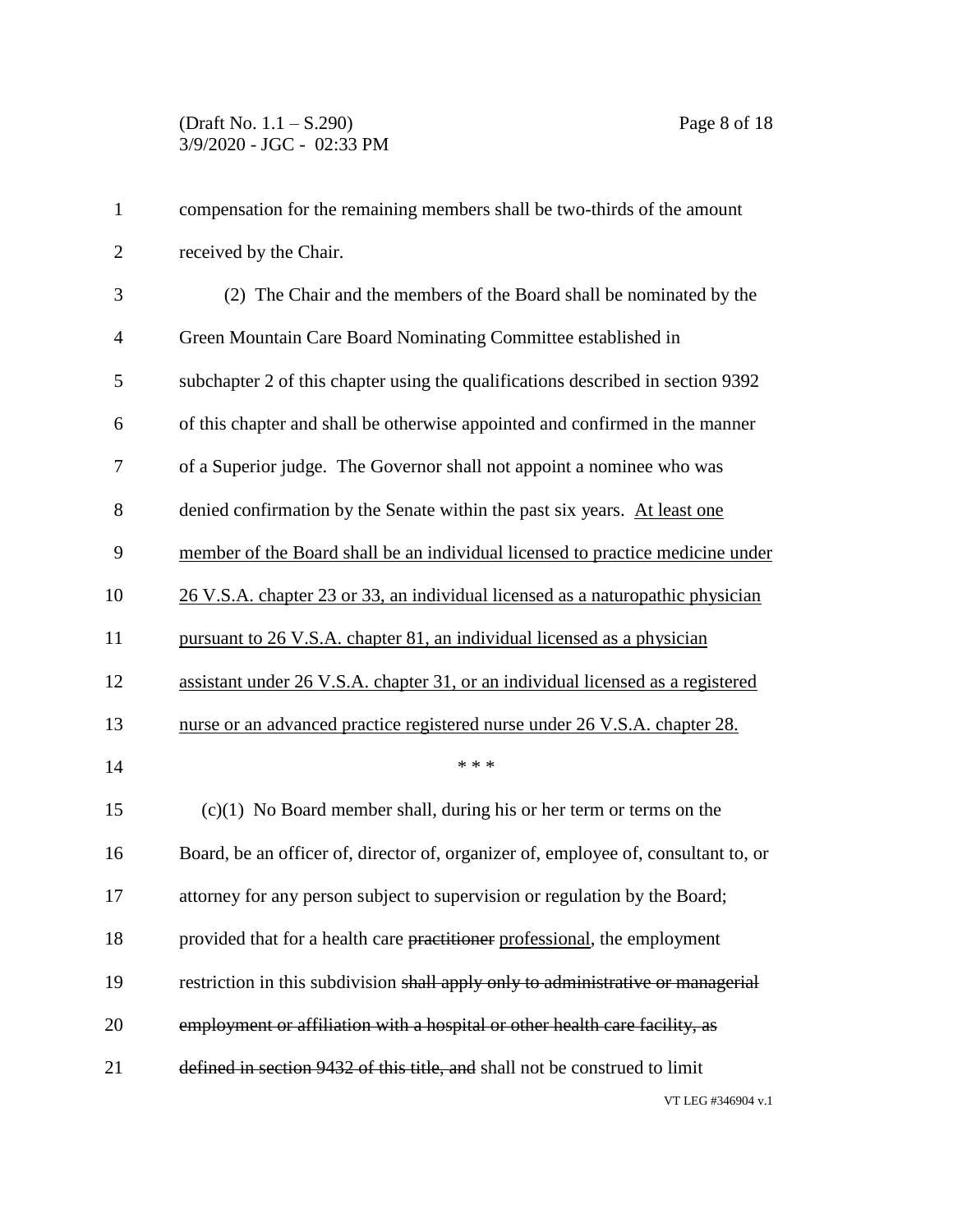(Draft No. 1.1 – S.290) Page 9 of 18 3/9/2020 - JGC - 02:33 PM

| $\mathbf{1}$   | generally the ability of the health care practitioner professional to practice his |
|----------------|------------------------------------------------------------------------------------|
| $\overline{2}$ | or her profession.                                                                 |
| 3              | * * *                                                                              |
| $\overline{4}$ | Sec. 9. 18 V.S.A. § 9375 is amended to read:                                       |
| 5              | § 9375. DUTIES                                                                     |
| 6              | (a) The Board shall execute its duties consistent with the principles              |
| 7              | expressed in section 9371 of this title.                                           |
| 8              | (b) The Board shall have the following duties:                                     |
| 9              | * * *                                                                              |
| 10             | (16) Collect and review data from each community mental health and                 |
| 11             | developmental disability agency designated by the Commissioner of Mental           |
| 12             | Health or of Disabilities, Aging, and Independent Living pursuant to chapter       |
| 13             | 207 of this title, which may include data regarding a designated or specialized    |
| 14             | service agency's scope of services, volume, utilization, payer mix, quality,       |
| 15             | coordination with other aspects of the health care system, and financial           |
| 16             | condition, including solvency. The Board's processes shall be appropriate to       |
| 17             | the designated and specialized service agencies' scale and their role in           |
| 18             | Vermont's health care system, and the Board shall consider ways in which the       |
| 19             | designated and specialized service agencies can be integrated fully into           |
| 20             | systemwide payment and delivery system reform.                                     |
| 21             | * * *                                                                              |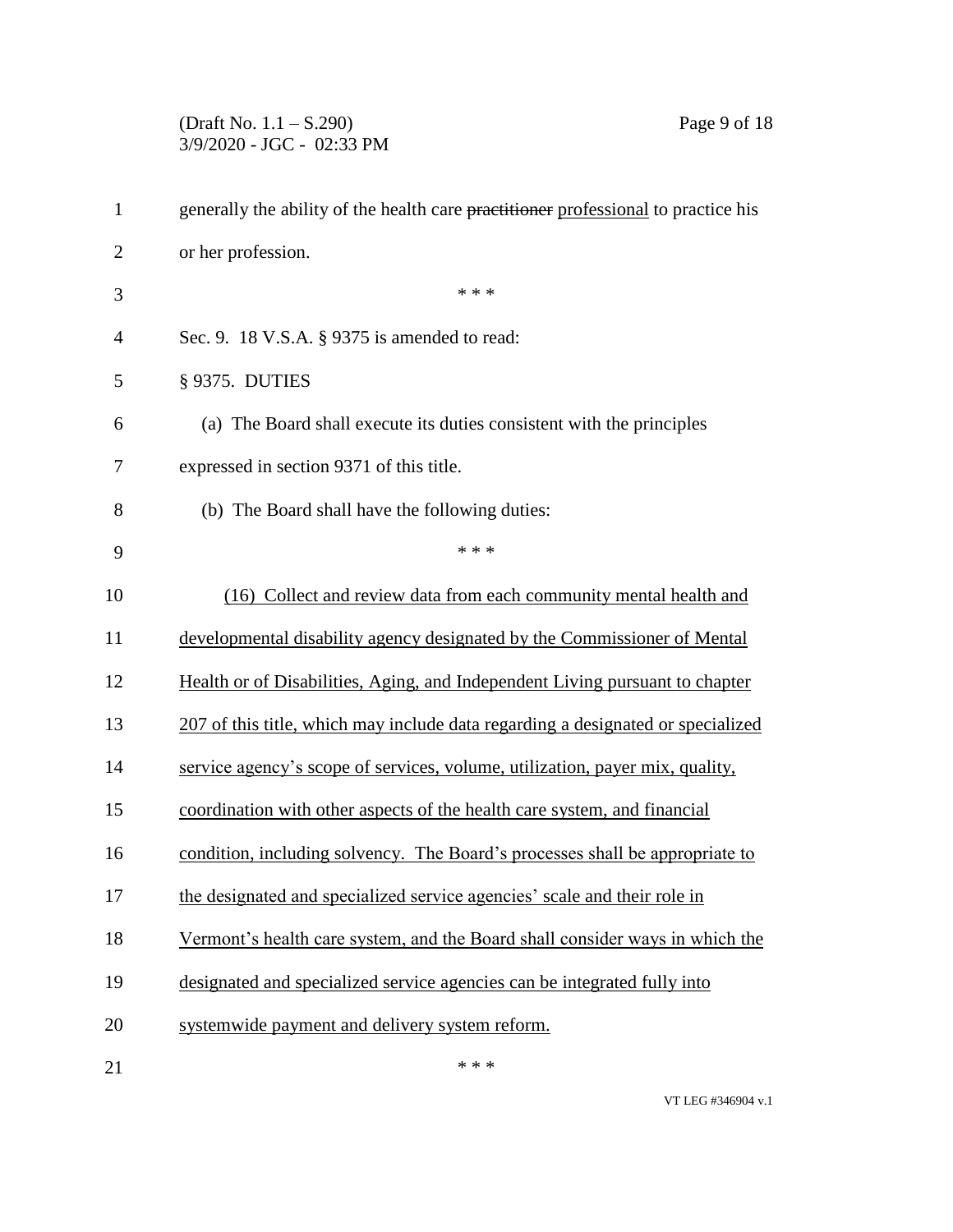(Draft No. 1.1 – S.290) Page 10 of 18 3/9/2020 - JGC - 02:33 PM

| $\mathbf{1}$ | Sec. 10. GREEN MOUNTAIN CARE BOARD; RATE-SETTING;                              |
|--------------|--------------------------------------------------------------------------------|
| $\mathbf{2}$ | PAYMENT REFORM; REPORT                                                         |
| 3            | (a) On or before January 15, 2021, the Green Mountain Care Board shall         |
| 4            | report to the House Committee on Health Care and the Senate Committees on      |
| 5            | Health and Welfare and on Finance:                                             |
| 6            | (1) the estimated personnel and other resources that would be necessary        |
| 7            | for the Board to exercise its authority under 18 V.S.A. § 9376 to set provider |
| 8            | rates, both for fee-for-service payments and under various fixed-payment       |
| 9            | models, including global budgets for individual hospitals and global budgets   |
| 10           | for the hospital system as a whole;                                            |
| 11           | (2) the projected impact of rate setting on the total cost of care under the   |
| 12           | All-Payer ACO Model and on the sustainability of rural health care facilities; |
| 13           | (3) the manner in which specialty care shall be incorporated                   |
| 14           | appropriately into the All-Payer ACO model;                                    |
| 15           | (4) an analysis of the increases in health insurers' administrative            |
| 16           | expenses over the most recent five-year period for which information is        |
| 17           | available and a comparison of those increases with increases in the Consumer   |
| 18           | Price Index; and                                                               |
| 19           | (5) a recommendation regarding whether the Board should conduct                |
| 20           | limited budget reviews for preferred provider organizations.                   |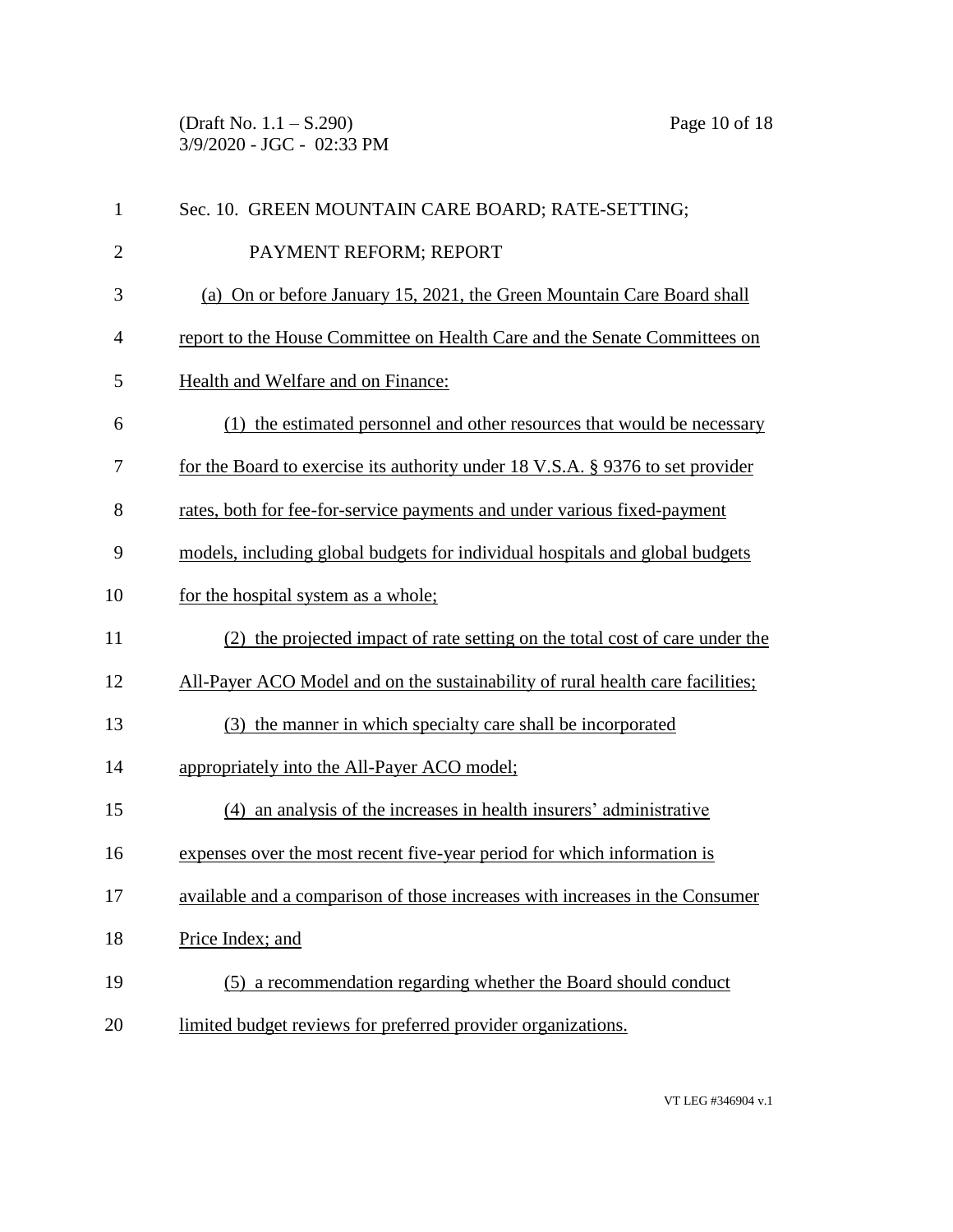(Draft No. 1.1 – S.290) Page 11 of 18 3/9/2020 - JGC - 02:33 PM

| 1              | (b) The Department of Vermont Health Access and health insurers shall          |
|----------------|--------------------------------------------------------------------------------|
| $\mathbf{2}$   | provide to the Board upon request data on their reimbursement amounts as       |
| 3              | needed for the Board to comply with the requirements of subsection (a) of this |
| $\overline{4}$ | section, which data shall be exempt from public inspection and copying under   |
| 5              | the Public Records Act and shall be kept confidential.                         |
| 6              | Sec. 11. ROLE OF GREEN MOUNTAIN CARE BOARD ROLE IN                             |
| 7              | HEALTH CARE REGULATION AND HEALTH CARE REFORM;                                 |
| 8              | <b>REPORT</b>                                                                  |
| 9              | (a) The Joint Fiscal Office shall contract with a qualified, independent,      |
| 10             | external organization to evaluate the structures and processes by which        |
| 11             | Vermont currently regulates and oversees the health care system and by which   |
| 12             | it fosters innovation in health care reform and to recommend redistribution of |
| 13             | responsibility and authority as appropriate among the Green Mountain Care      |
| 14             | Board, the Agency of Human Services and its departments, the Department of     |
| 15             | Financial Regulation, the Office of the Attorney General, and other public and |
| 16             | private stakeholders.                                                          |
| 17             | (b) On or before January 15, 2021, the Joint Fiscal Office shall provide to    |
| 18             | the House Committees on Health Care and on Appropriations and the Senate       |
| 19             | Committees on Health and Welfare, on Finance, and on Appropriations the        |
| 20             | external organization's report, which shall include recommendations            |
| 21             | regarding:                                                                     |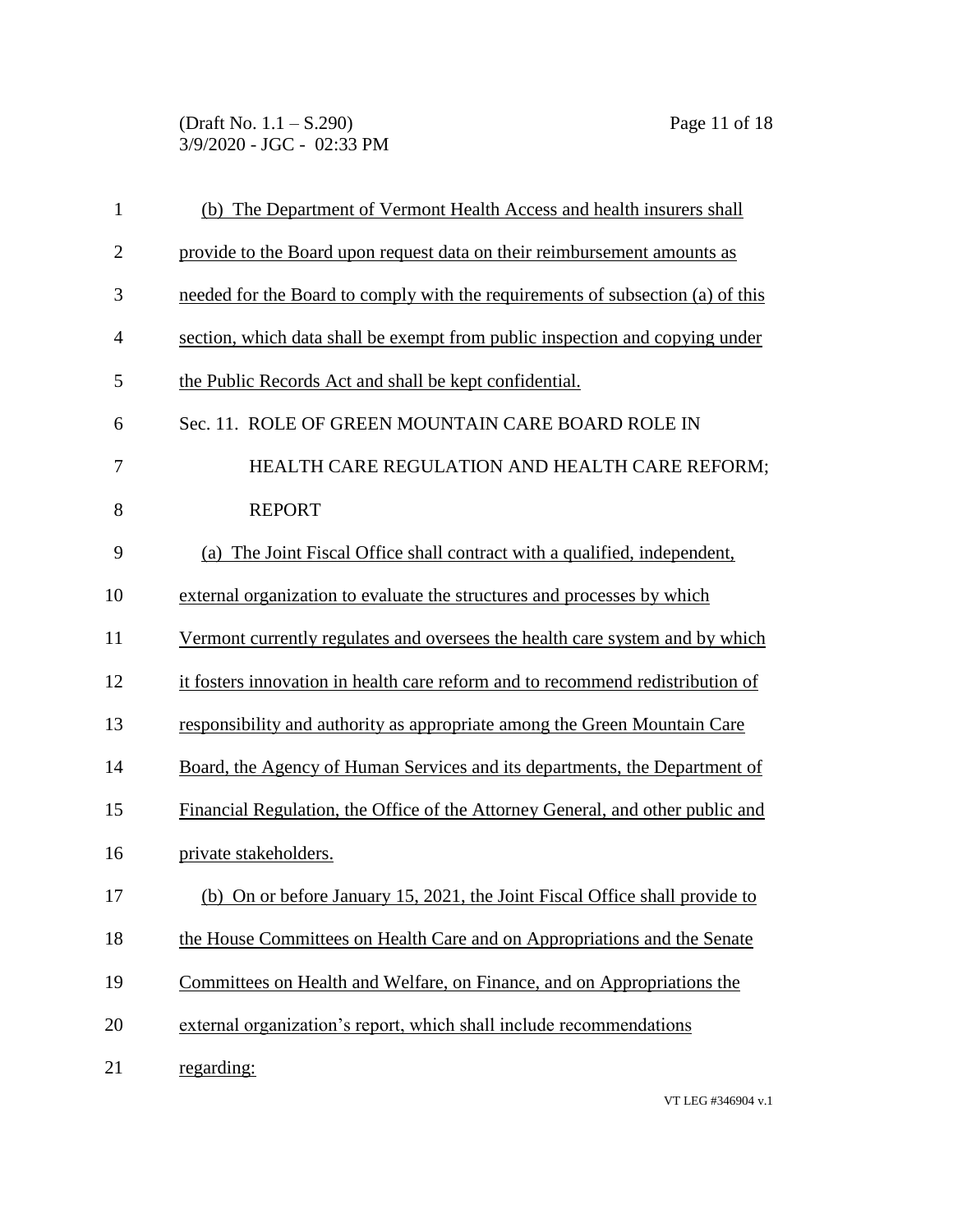(Draft No. 1.1 – S.290) Page 12 of 18 3/9/2020 - JGC - 02:33 PM

| 1              | (1) which entity or entities should be responsible for:                         |
|----------------|---------------------------------------------------------------------------------|
| $\overline{2}$ | (A) developing and implementing health care reform initiatives;                 |
| 3              | (B) conducting health insurance rate review;                                    |
| $\overline{4}$ | (C) regulating health insurers, including ensuring insurer solvency;            |
| 5              | (D) reviewing the budgets of hospitals and other health care facilities         |
| 6              | and entities;                                                                   |
| 7              | (E) certifying and overseeing accountable care organizations;                   |
| 8              | (F) issuing certificates of need;                                               |
| 9              | (G) providing health insurance consumer protection;                             |
| 10             | (H) containing health care costs;                                               |
| 11             | (I) monitoring and regulating health care safety, quality, and access;          |
| 12             | (J) licensing and regulating health care providers and health care              |
| 13             | facilities; and                                                                 |
| 14             | (K) setting equitable health care provider reimbursement rates, both            |
| 15             | in and outside the All-Payer ACO Model;                                         |
| 16             | (2) whether it would be useful for purposes of health care cost                 |
| 17             | containment for hospitals to report when they increase the commercial rates for |
| 18             | certain health care services;                                                   |
| 19             | $(3)$ more to come                                                              |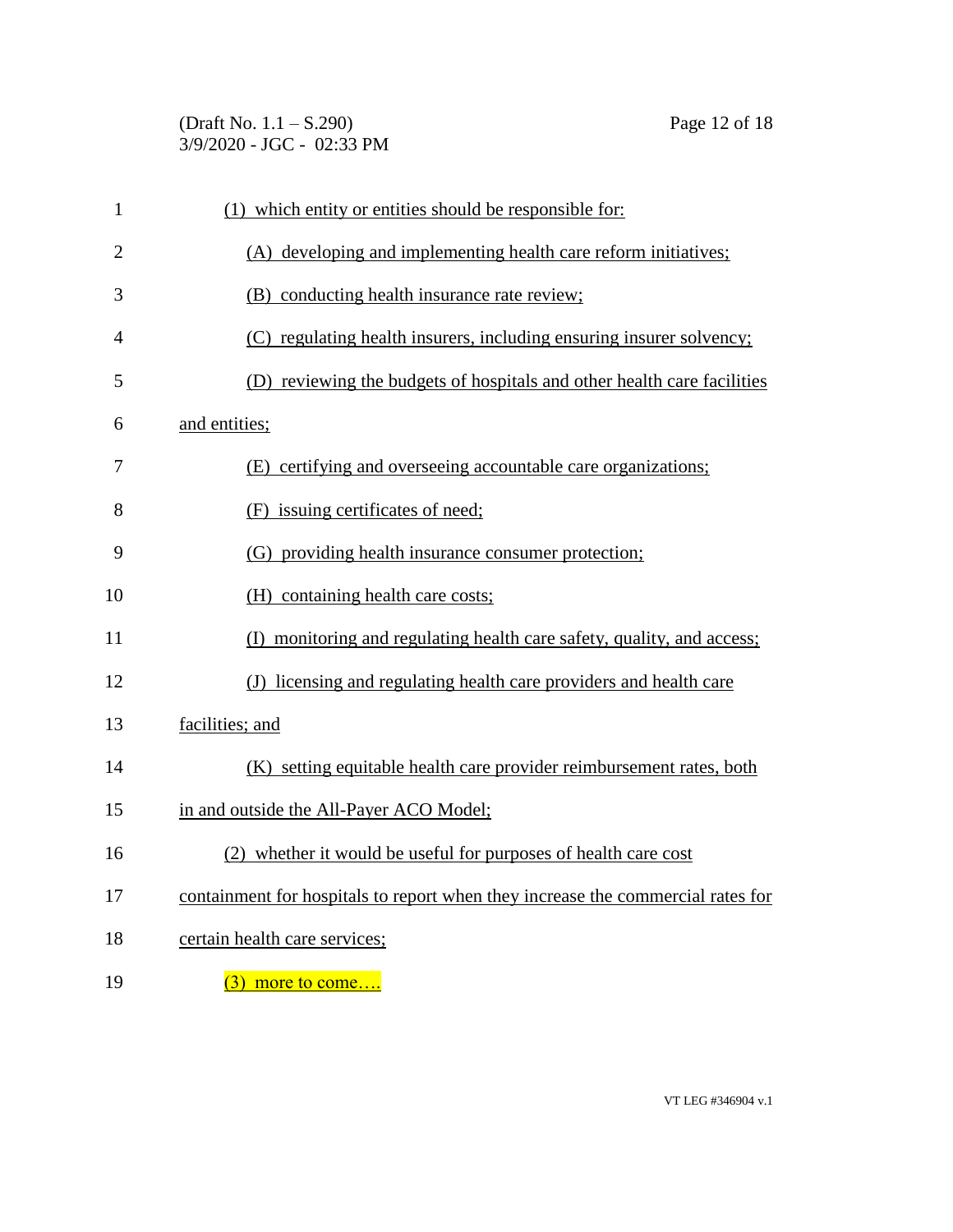| 1              | *** Health Insurers ***                                                                 |  |  |  |
|----------------|-----------------------------------------------------------------------------------------|--|--|--|
| $\overline{c}$ | Sec. 10. $8$ V.S.A. $\S$ 4062 is amended to read:                                       |  |  |  |
| 3              | § 4062. FILING AND APPROVAL OF POLICY FORMS AND PREMIUMS                                |  |  |  |
| 4              | $(a)(1)$ No policy of health insurance or certificate under a policy filed by an        |  |  |  |
| 5              | insurer offering health insurance as defined in subdivision $3301(a)(2)$ of this        |  |  |  |
| 6              | title, a nonprofit hospital or medical service corporation, a health maintenance        |  |  |  |
| 7              | organization, or a managed care organization and not exempted by subdivision            |  |  |  |
| 8              | $3368(a)(4)$ of this title shall be delivered or issued for delivery in this State, nor |  |  |  |
| 9              | shall any endorsement, rider, or application which becomes a part of any such           |  |  |  |
| 10             | policy be used, until a copy of the form and of the rules for the classification of     |  |  |  |
| 11             | risks has been filed with the Department of Financial Regulation and a copy of          |  |  |  |
| 12             | the premium rates has been filed with the Green Mountain Care Board; and the            |  |  |  |
| 13             | Green Mountain Care Board has issued a decision approving, modifying, or                |  |  |  |
| 14             | disapproving the proposed rate.                                                         |  |  |  |
| 15             | * * *                                                                                   |  |  |  |
| 16             | (language to be added about providing reimbursement rates and the                       |  |  |  |
| 17             | confidentiality of that information)                                                    |  |  |  |
| 18             | Sec. 12. 18 V.S.A. § 9418c is amended to read:                                          |  |  |  |
| 19             | § 9418c. FAIR CONTRACT STANDARDS                                                        |  |  |  |
| 20             | (a) Required information.                                                               |  |  |  |
|                |                                                                                         |  |  |  |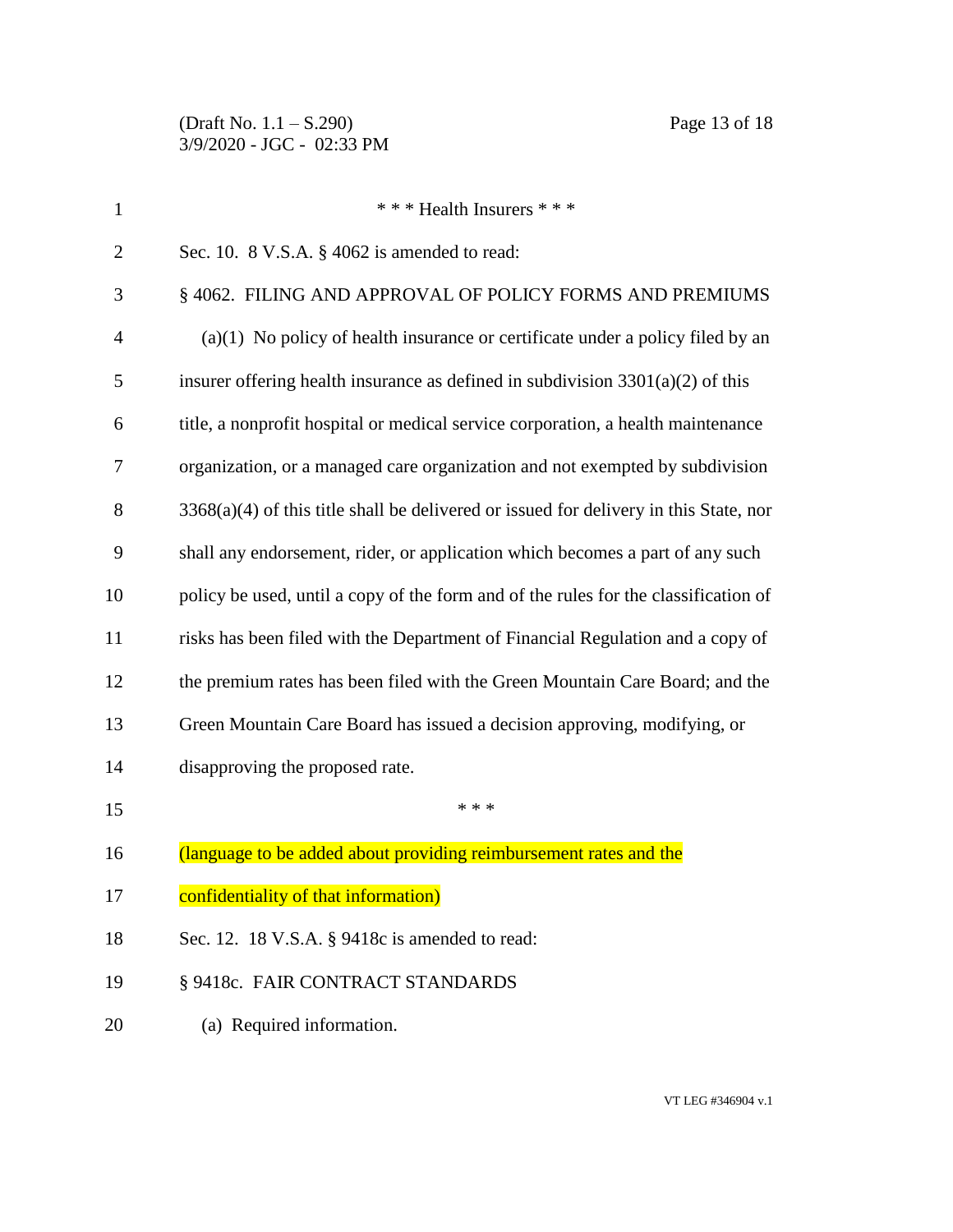## (Draft No. 1.1 – S.290) Page 14 of 18 3/9/2020 - JGC - 02:33 PM

| $\mathbf{1}$   | (1) Each contracting entity shall provide and each health care contract          |  |  |  |
|----------------|----------------------------------------------------------------------------------|--|--|--|
| $\overline{2}$ | shall obligate the contracting entity to provide participating health care       |  |  |  |
| 3              | providers information sufficient for the participating provider to determine the |  |  |  |
| 4              | compensation or payment terms for health care services, including all of the     |  |  |  |
| 5              | following:                                                                       |  |  |  |
| 6              | (A) The manner of payment, such as fee-for-service, capitation, case             |  |  |  |
| 7              | rate, or risk.                                                                   |  |  |  |
| 8              | (B) On Upon request, the fee-for-service dollar amount allowable for             |  |  |  |
| 9              | each CPT code for those CPT codes that a provider in the same specialty          |  |  |  |
| 10             | typically uses or that the requesting provider actually bills. Fee schedule      |  |  |  |
| 11             | information may be provided by CD-ROM or electronically, at the election of      |  |  |  |
| 12             | the contracting entity, but a provider may elect to receive a hard copy of the   |  |  |  |
| 13             | fee schedule information instead of the CD-ROM or electronic version.            |  |  |  |
| 14             | (C) A clearly understandable, readily available mechanism, such as a             |  |  |  |
| 15             | specific website address, that includes the following information:               |  |  |  |
| 16             | (i) the name of the commercially available claims editing software               |  |  |  |
| 17             | product that the health plan, contracting entity, covered entity, or payer uses; |  |  |  |
| 18             | (ii) the standard or standards from subsection $9418a(c)$ of this title          |  |  |  |
| 19             | that the entity uses for claim edits;                                            |  |  |  |
| 20             | (iii) payment percentages for modifiers; and                                     |  |  |  |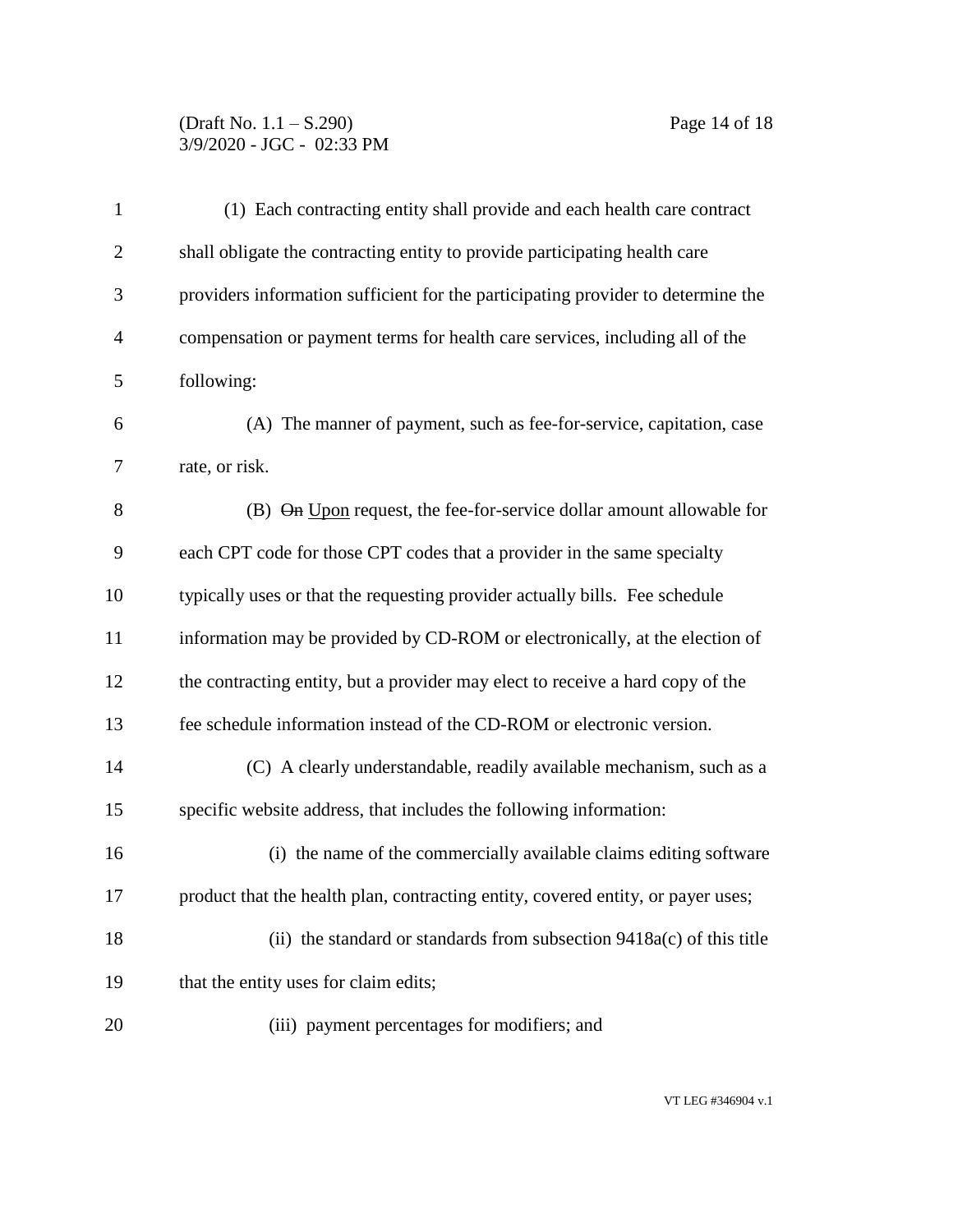## (Draft No. 1.1 – S.290) Page 15 of 18 3/9/2020 - JGC - 02:33 PM

| $\mathbf{1}$   | (iv) any significant edits, as determined by the health plan,                       |  |  |  |
|----------------|-------------------------------------------------------------------------------------|--|--|--|
| $\overline{c}$ | contracting entity, covered entity, or payer, added to the claims software          |  |  |  |
| 3              | product, which are made at the request of the health plan, contracting entity,      |  |  |  |
| 4              | covered entity, or payer, and which have been approved by the Commissioner          |  |  |  |
| 5              | pursuant to subsection $9418a(b)$ or (c) of this title.                             |  |  |  |
| 6              | (2) Contracting entities shall provide the information described in                 |  |  |  |
| 7              | subdivisions $(1)(A)$ and $(B)$ of this subsection to health care providers who are |  |  |  |
| 8              | actively engaged in the process of determining whether to become a                  |  |  |  |
| 9              | participating provider in the contracting entity's network.                         |  |  |  |
| 10             | (3) Contracting entities may require health care providers to execute               |  |  |  |
| 11             | written confidentiality agreements with respect to fee schedule and claim edit      |  |  |  |
| 12             | information received from contracting entities. [Repealed.]                         |  |  |  |
| 13             | * * *                                                                               |  |  |  |
| 14             | (b) Summary disclosure form.                                                        |  |  |  |
| 15             | * * *                                                                               |  |  |  |
| 16             | (5) Upon request, contracting entities shall provide the summary                    |  |  |  |
| 17             | disclosure form to a participating provider or a provider who is actively           |  |  |  |
| 18             | engaged in the process of determining whether to become a participating             |  |  |  |
| 19             | provider within 60 days of the request.                                             |  |  |  |
| 20             | $(c)(1)$ When a contracting entity presents a proposed health care contract         |  |  |  |
| 21             | for consideration by a provider, the contracting entity shall provide in writing    |  |  |  |
|                | VT LEG #346904 v.1                                                                  |  |  |  |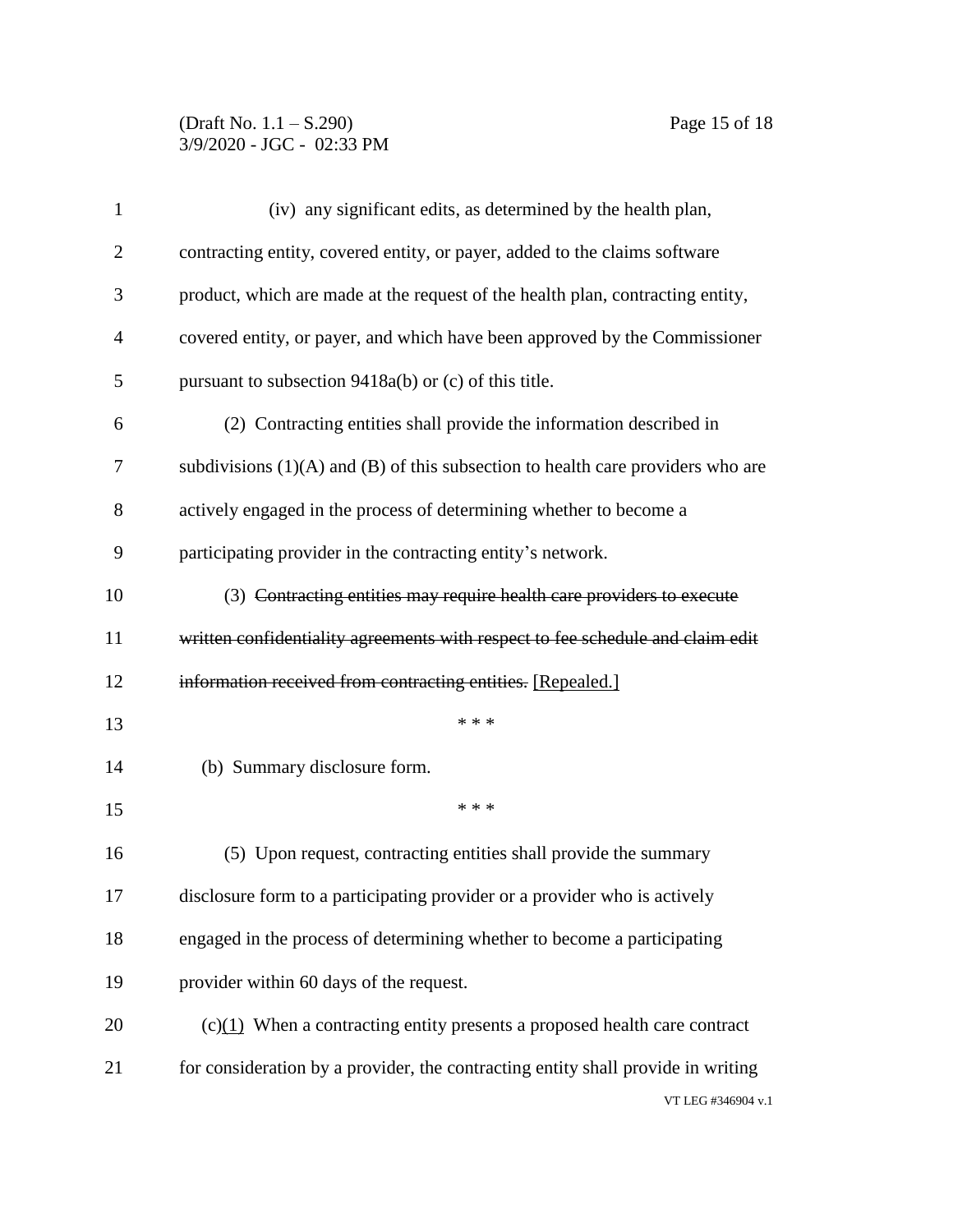(Draft No. 1.1 – S.290) Page 16 of 18 3/9/2020 - JGC - 02:33 PM

| $\mathbf{1}$   | or make reasonably available the information required in subdivisions              |  |  |
|----------------|------------------------------------------------------------------------------------|--|--|
| $\overline{2}$ | $(a)(1)(A)$ and $(B)$ of this section. A contracting entity shall provide at least |  |  |
| 3              | 120 days for a provider's consideration of a proposed contract and for             |  |  |
| $\overline{4}$ | negotiation of contract terms, including reimbursement amounts.                    |  |  |
| 5              | (2) Health care contracts shall be for a minimum of two years and shall            |  |  |
| 6              | include reimbursement amounts that are consistent with the rate parameters set     |  |  |
| 7              | by the Green Mountain Care Board pursuant to section 9376 of this title.           |  |  |
| 8              | * * *                                                                              |  |  |
| 9              | (e) The requirements of subdivision $(b)(5)$ of this section do not prohibit a     |  |  |
| 10             | contracting entity from requiring a reasonable confidentiality agreement           |  |  |
| 11             | between the provider and the contracting entity regarding the terms of the         |  |  |
| 12             | proposed health care contract. [Repealed.]                                         |  |  |
| 13             | *** Provider Rates and Contracts ***                                               |  |  |
| 14             | Sec. 13 to be added re AHS work group with DFR, GMCB, stakeholders on              |  |  |
| 15             | regulation and oversight of provider rates and contracts                           |  |  |
| 16             | *** Public Employees; Attributed Lives; Report ***                                 |  |  |
| 17             | Sec. 14. PUBLIC EMPLOYEE ATTRIBUTION TO ACCOUNTABLE                                |  |  |
| 18             | CARE ORGANIZATIONS; ALL-PAYER ACO MODEL; REPORT                                    |  |  |
| 19             | (a) The Agency of Human Services, in consultation with the Green                   |  |  |
| 20             | Mountain Care Board, the Department of Human Resources, and the unions             |  |  |
| 21             | representing State employees and public school employees, shall determine the      |  |  |
|                | VT LEG #346904 v.1                                                                 |  |  |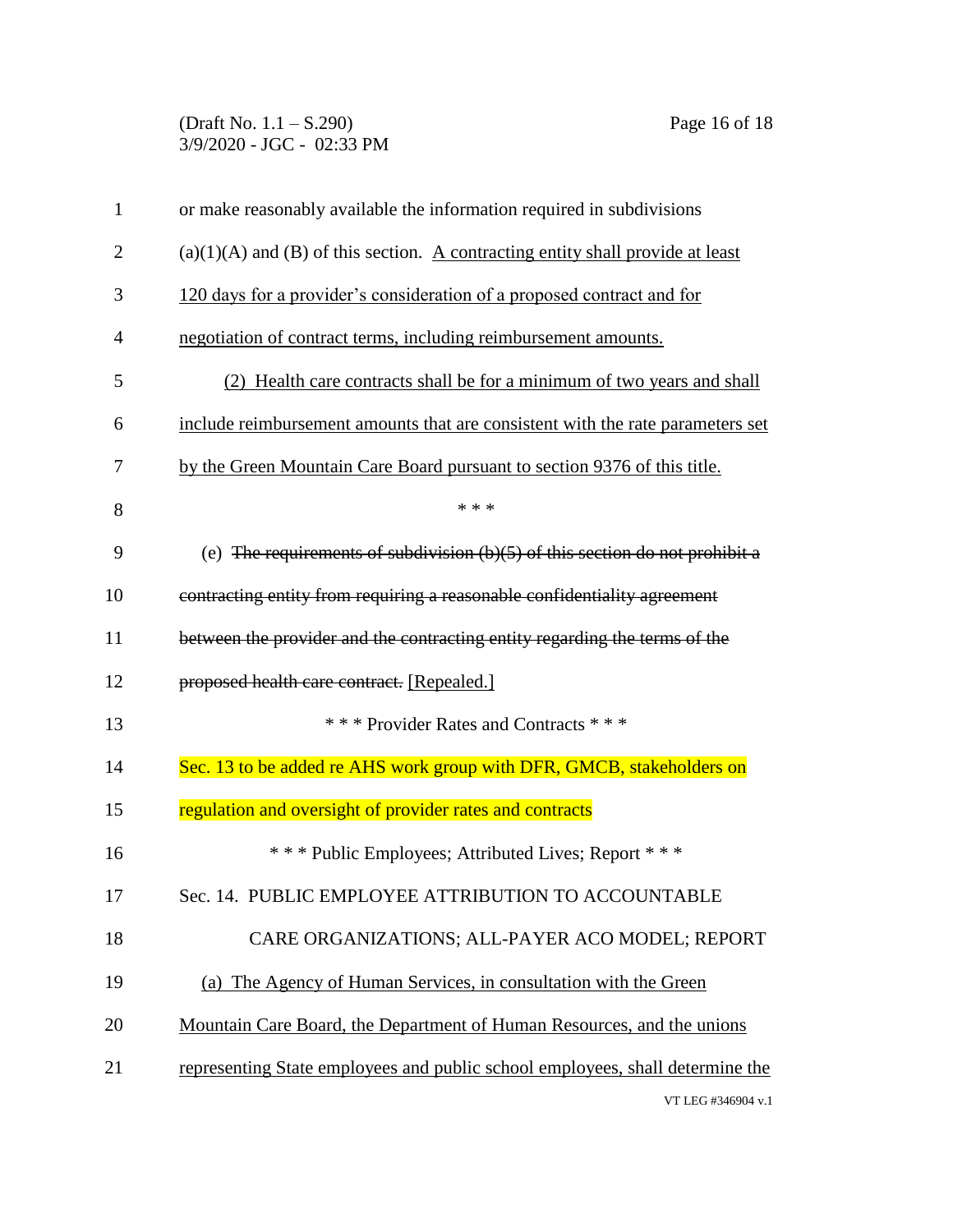(Draft No. 1.1 – S.290) Page 17 of 18 3/9/2020 - JGC - 02:33 PM

| $\mathbf{1}$   | likely effects of attributing and not attributing State and public school       |  |  |
|----------------|---------------------------------------------------------------------------------|--|--|
| $\overline{2}$ | employees who receive employer-sponsored health insurance, and their            |  |  |
| 3              | dependents, to an accountable care organization. The Agency shall consider      |  |  |
| $\overline{4}$ | the expected impacts of attribution and non-attribution on:                     |  |  |
| 5              | (1) State employees' and public school employees' access to health              |  |  |
| 6              | care;                                                                           |  |  |
| 7              | (2) State employees' and public school employees' health outcomes;              |  |  |
| 8              | (3) State employees' and public school employees' experience of the             |  |  |
| 9              | health care system;                                                             |  |  |
| 10             | (4) the relative value of State employees' and public school employees'         |  |  |
| 11             | employer-sponsored health benefits if their lives are and are not attributed to |  |  |
| 12             | an accountable care organization; and                                           |  |  |
| 13             | (5) the State's likelihood of meeting the scale targets contemplated by         |  |  |
| 14             | the All-Payer ACO Model and the related effects on health care reform efforts   |  |  |
| 15             | in Vermont.                                                                     |  |  |
| 16             | (b) On or before October 15, 2020, the Agency of Human Services shall           |  |  |
| 17             | report its findings and recommendations regarding attribution of State and      |  |  |
| 18             | public school employees to an accountable care organization to the House        |  |  |
| 19             | Committees on Health Care, on Education, and on Government Operations, the      |  |  |
| 20             | Senate Committees on Health and Welfare, on Education, and on Government        |  |  |
| 21             | Operations, and the Health Reform Oversight Committee.                          |  |  |
|                |                                                                                 |  |  |